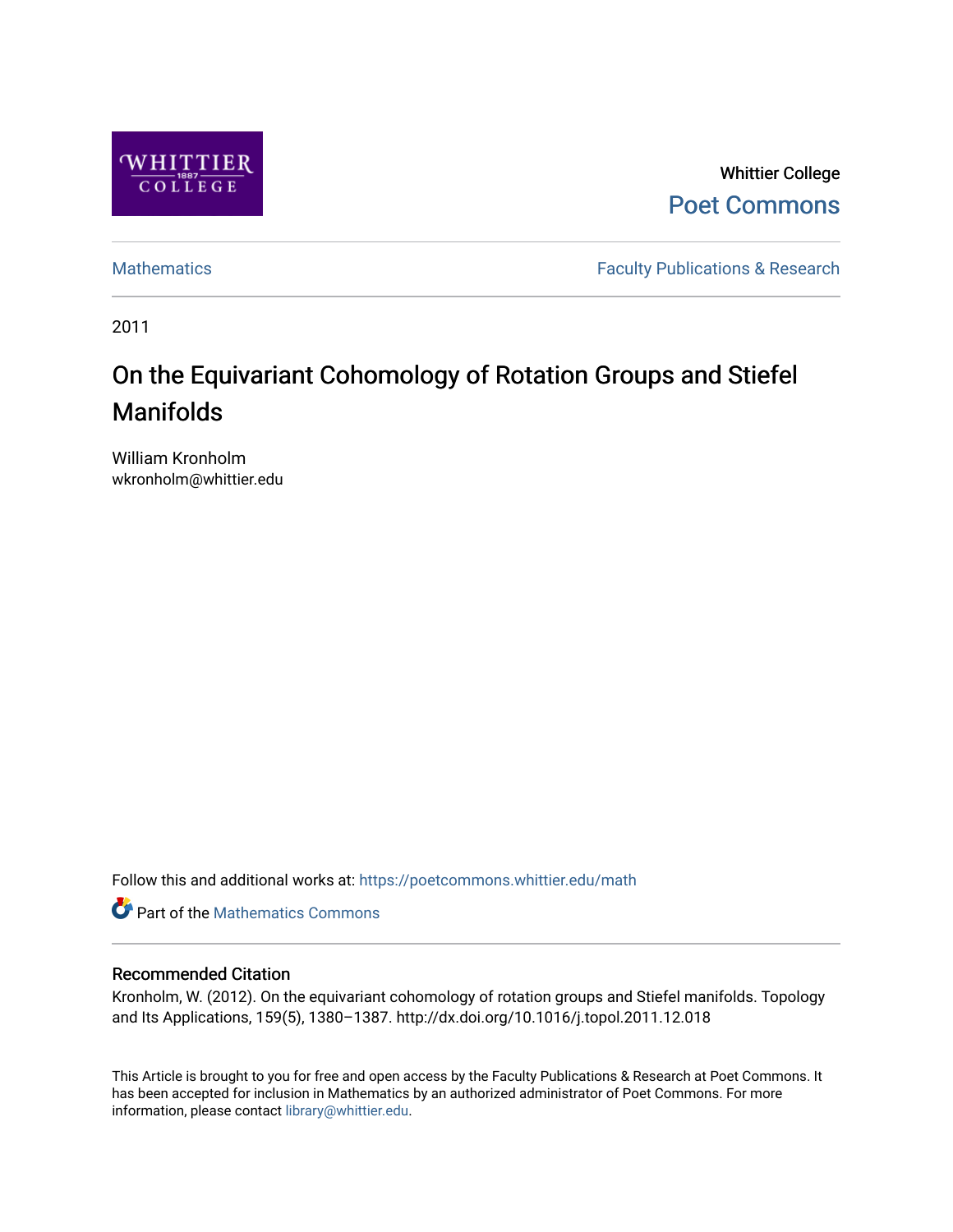Contents lists available at [SciVerse ScienceDirect](http://www.ScienceDirect.com/)

## Topology and its Applications



# On the equivariant cohomology of rotation groups and Stiefel manifolds

and Stiefel manifolds with particular involutions.

### William Kronholm

*Department of Mathematics, Whittier College, Whittier, CA 90608, United States*

#### article info abstract

*Article history:* Received 30 July 2011 Received in revised form 22 December 2011 Accepted 22 December 2011

*MSC:* 55N91

*Keywords:* Equivariant cohomology Rotation groups Stiefel manifolds

#### **0. Introduction**

Lewis, May, and McClure extend ordinary Bredon cohomology theories to *RO(G)*-graded theories in [7]. Equivariant cohomology and homotopy theories have had a wide array of applications, in part because of their close connections with Voevodsky's motivic cohomology theory. In spite of this, there have been very few published computations of the equivariant cohomology of specific spaces. Some examples of computations are in [5,6,12]. This paper provides computations of an important class of  $\mathbb{Z}/2$ -spaces. In particular, we compute the cohomology of the special orthogonal groups and Stiefel manifolds with particular  $\mathbb{Z}/2$  actions. The main results are stated in Theorem 2.17 and Theorem 3.2.

Section 1 provides some background information on *RO(*Z*/*2*)*-graded cohomology and establishes some definitions and notation which will be used throughout the paper.

In Section 2 we introduce an equivariant cell structure on  $SO(p,q)$ , the group of rotations of *p*-dimensional Euclidean space endowed with a particular action of  $\mathbb{Z}/2$ , and use this cell structure to determine the cohomology of  $SO(p,q)$  as an algebra over the cohomology of a point with constant  $\mathbb{Z}/2$  Mackey functor coefficients.

In Section 3 we use the cell structure on  $SO(p,q)$  from Section 2 to put an equivariant cell structure on  $V_q(\mathbb{R}^{p,q})$ , the Stiefel manifold of *q*-frames in the  $\mathbb{Z}/2$ -representation  $\mathbb{R}^{p,q}$  with action inherited from  $\mathbb{R}^{p,q}$ . The cell structure on the Stiefel manifold is compatible with the one on  $SO(p,q)$  and allows for the cohomology algebra structure of  $V_q(\mathbb{R}^{p,q})$  to be deduced from that of  $SO(p, q)$ .

The author wishes to thank the referee for numerous suggestions on how to improve the quality and clarity of this paper.

### **1. Preliminaries**

This section contains some of the background information and notations that will be used throughout the paper. In this section, *G* can be any finite group unless otherwise specified.





© 2011 Elsevier B.V. All rights reserved.

In this paper, we compute the  $RO(\mathbb{Z}/2)$ -graded equivariant cohomology of rotation groups

*E-mail address:* [wkronholm@whittier.edu](mailto:wkronholm@whittier.edu).

<sup>0166-8641/\$ –</sup> see front matter © 2011 Elsevier B.V. All rights reserved. [doi:10.1016/j.topol.2011.12.018](http://dx.doi.org/10.1016/j.topol.2011.12.018)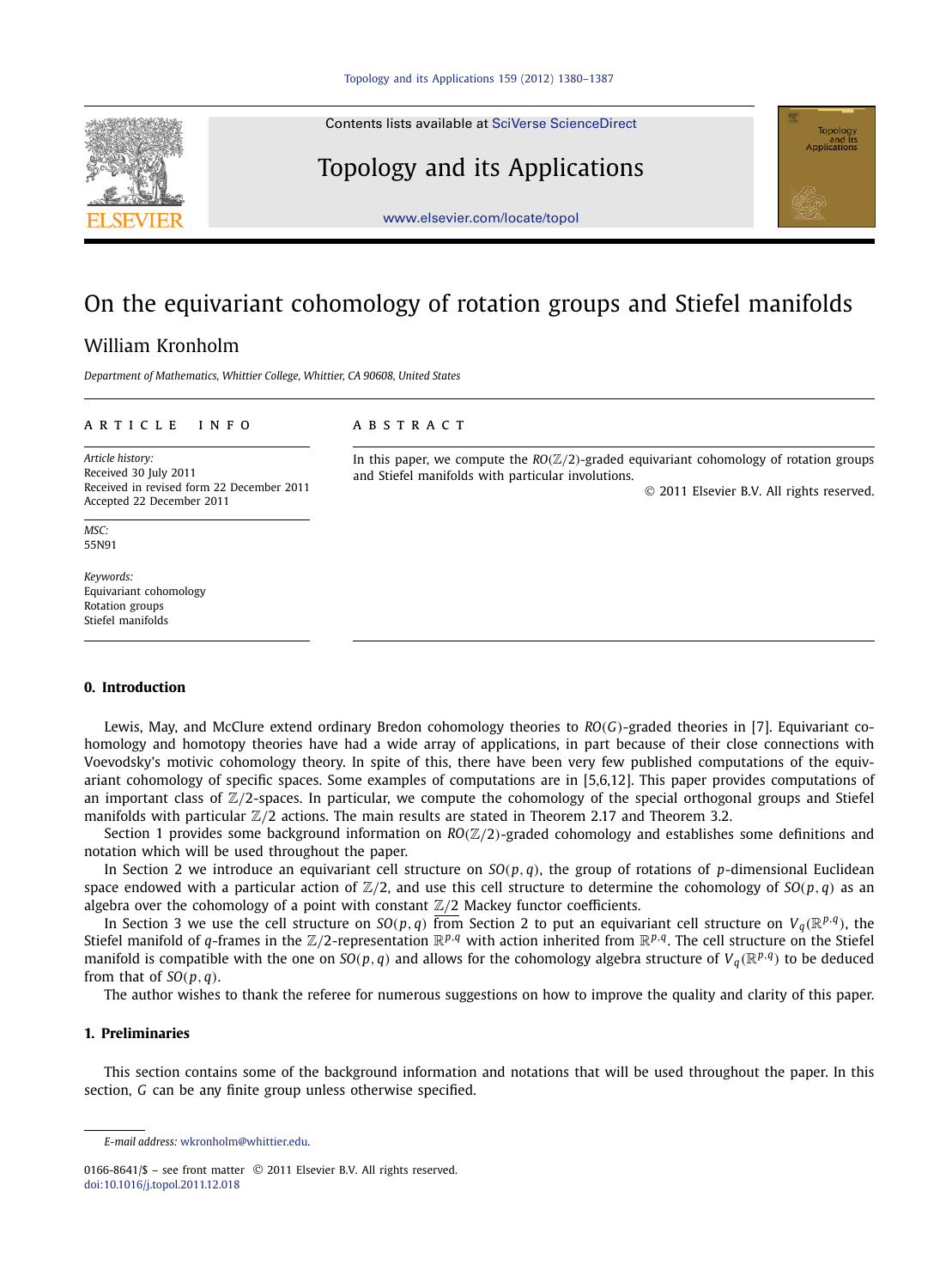Given a *G*-representation *V* , let *D(V )* and *S(V )* denote the unit disk and unit sphere, respectively, in *V* with action induced by that on V. A Rep(G)-complex is a G-space X with a filtration  $X^{(n)}$  where  $X^{(0)}$  is a disjoint union of G-orbits and  $X^{(n)}$  is obtained from  $X^{(n-1)}$  by attaching cells of the form  $D(V_\alpha)$  along maps  $f_\alpha : S(V_\alpha) \to X^{(n-1)}$  where  $V_\alpha$  is an *n*-dimensional real representation of *G*. The space *X(n)* is referred to as the *n*-**skeleton** of *X*, and the filtration is referred to as a **cell structure**. In addition, *S <sup>V</sup>* will denote the one-point compactification of *V* with fixed base point at infinity. If *X* is a Rep(G)-complex, then  $X^{(n)}/X^{(n-1)} \cong \bigvee_i S^{V_i}$  where each  $V_i$  is an *n*-dimensional G-representation.

The reader is referred to May [9] for details on *RO(G)*-graded cohomology theories. Briefly, these are theories graded on the Grothendieck ring of virtual representations of the group *G*. The natural coefficients for such theories are Mackey functors. In fact, *RO(G)*-graded cohomology theories can naturally be thought of as (*RO(G)*-graded) Mackey functor-valued. However, this paper will focus on abelian group-valued cohomology theories.

In this paper, the group *G* will be  $\mathbb{Z}/2$ . For the precise definition of a  $\mathbb{Z}/2$ -Mackey functor, the reader is referred to Lewis et al. [7] or Dugger [3]. The data of a Z*/*2-Mackey functor *M* are encoded in a diagram like the one below.

$$
\begin{array}{c}\n\sqrt{(t^*)}\n\\ \nM(\mathbb{Z}/2) \longrightarrow \text{M}(e)\n\\ \n\sqrt{t^*}\n\end{array}
$$

A p-dimensional real Z/2-representation V decomposes as  $V=(\mathbb{R}^{1,0})^{p-q}\oplus(\mathbb{R}^{1,1})^q=\mathbb{R}^{p,q}$  where  $\mathbb{R}^{1,0}$  is the trivial 1-dimensional real representation of  $\mathbb{Z}/2$  and  $\mathbb{R}^{1,1}$  is the nontrivial 1-dimensional real representation of  $\mathbb{Z}/2$ . Thus the  $RO(Z/2)$ -graded theory is a bigraded theory, one grading measuring dimension and the other measuring the number of "twists". In this case, we write  $H^V(X;M) = H^{p,q}(X;M)$  for the Vth graded component of the RO( $\mathbb{Z}/2$ )-graded equivariant cohomology of *X* with coefficients in a Mackey functor *M*. Similarly, we will write  $S^{p,q}$  for  $S^V$  when  $V = \mathbb{R}^{p,q}$ .

In this paper, the Mackey functor will always be constant  $M = \mathbb{Z}/2$  which has the following diagram.

$$
\frac{\binom{\text{id}}{d}}{\mathbb{Z}/2} \xrightarrow{\qquad \qquad 0} \mathbb{Z}/2
$$

Because this paper only considers this constant Mackey functor, the coefficients will be suppressed from the notation and we write  $H^{p,q}(X)$  for  $H^{p,q}(X;\mathbb{Z}/2)$ . With these constant coefficients, the  $R_0(\mathbb{Z}/2)$ -graded cohomology of a point has the following description:

$$
H^{*,*}(pt) \cong \mathbb{Z}/2\bigg[\tau,\rho,\frac{\theta}{\tau^n\rho^m}\bigg]\bigg/\sim
$$

The relations among the generators give *H*∗*,*∗*(pt)* the following structure. The **top cone** is a polynomial algebra on the nonzero elements  $\rho \in H^{1,1}(pt)$  and  $\tau \in H^{0,1}(pt)$ . The nonzero element  $\theta \in H^{0,-2}(pt)$  in the **bottom cone** is infinitely divisible by both  $\rho$  and  $\tau$ , and  $\theta^2 = 0$ . It is important to note that neither  $\tau$  nor  $\rho$  have multiplicative inverses in  $H^{*,*}(pt)$ , yet we write  $\frac{\theta}{\tau^n \rho^m}$  for the unique nonzero element of  $H^{-m,-2-n-m}(pt)$  since  $\tau^n \rho^m \frac{\theta}{\tau^n \rho^m} = \theta$ . The cohomology of  $\mathbb{Z}/2$  is easier to describe:  $H^{*,*}(\mathbb{Z}/2) = \mathbb{Z}/2[t, t^{-1}]$  where  $t \in H^{0,1}(\mathbb{Z}/2)$ . Details can be found in [3] and [2]. From here on out, we *will denote H<sup>∗</sup><sup><i>,*</sup>\*(*pt*; ℤ/2) by *H***ℤ/2**.

Note that the suspension axioms completely determine the cohomology for the spheres  $S^{p,q}$ . If  $(p,q) \neq (1,1)$ , then  $H^{*,*}(S^{p,q}) = H\mathbb{Z}/2[x]/x^2$  where x is in bidegree  $(p,q)$ . In the special case of  $S^{1,1}$  we have the following proposition.

**Proposition 1.1.** As a HZ/2-module,  $H^{*,*}(S^{1,1})$  is free with a single generator a in degree (1, 1). As an algebra,  $H^{*,*}(S^{1,1}) \cong$ *H*Z/2[*a*]/( $a^2 = \rho a$ )*.* 

**Proof.** See [5].  $\Box$ 

A useful tool is the following exact sequence of [1].

**Lemma 1.2** *(Forgetful long exact sequence). Let X be a based* Z*/*2*-space. Then for every q there is a long exact sequence*

$$
\cdots \longrightarrow H^{p,q}(X) \xrightarrow{\cdot \rho} H^{p+1,q+1}(X) \xrightarrow{\psi} H^{p+1}(X) \xrightarrow{\delta} H^{p+1,q}(X) \longrightarrow \cdots
$$

The map  $\cdot \rho$  is multiplication by  $\rho \in H^{1,1}(pt)$  and  $\psi$  is the forgetful map to non-equivariant cohomology with  $\mathbb{Z}/2$ coefficients.

Given a filtered  $\mathbb{Z}/2$  space X, for each fixed q there is a long exact sequence

$$
\cdots H^{*,q}(X^{(n+1)}/X^{(n)}) \to H^{*,q}(X^{(n+1)}) \to H^{*,q}(X^{(n)}) \to H^{*+1,q}(X^{(n+1)}/X^{(n)}) \cdots
$$

and so there is an Atiyah–Hirzebruch spectral sequence for each integer *q*.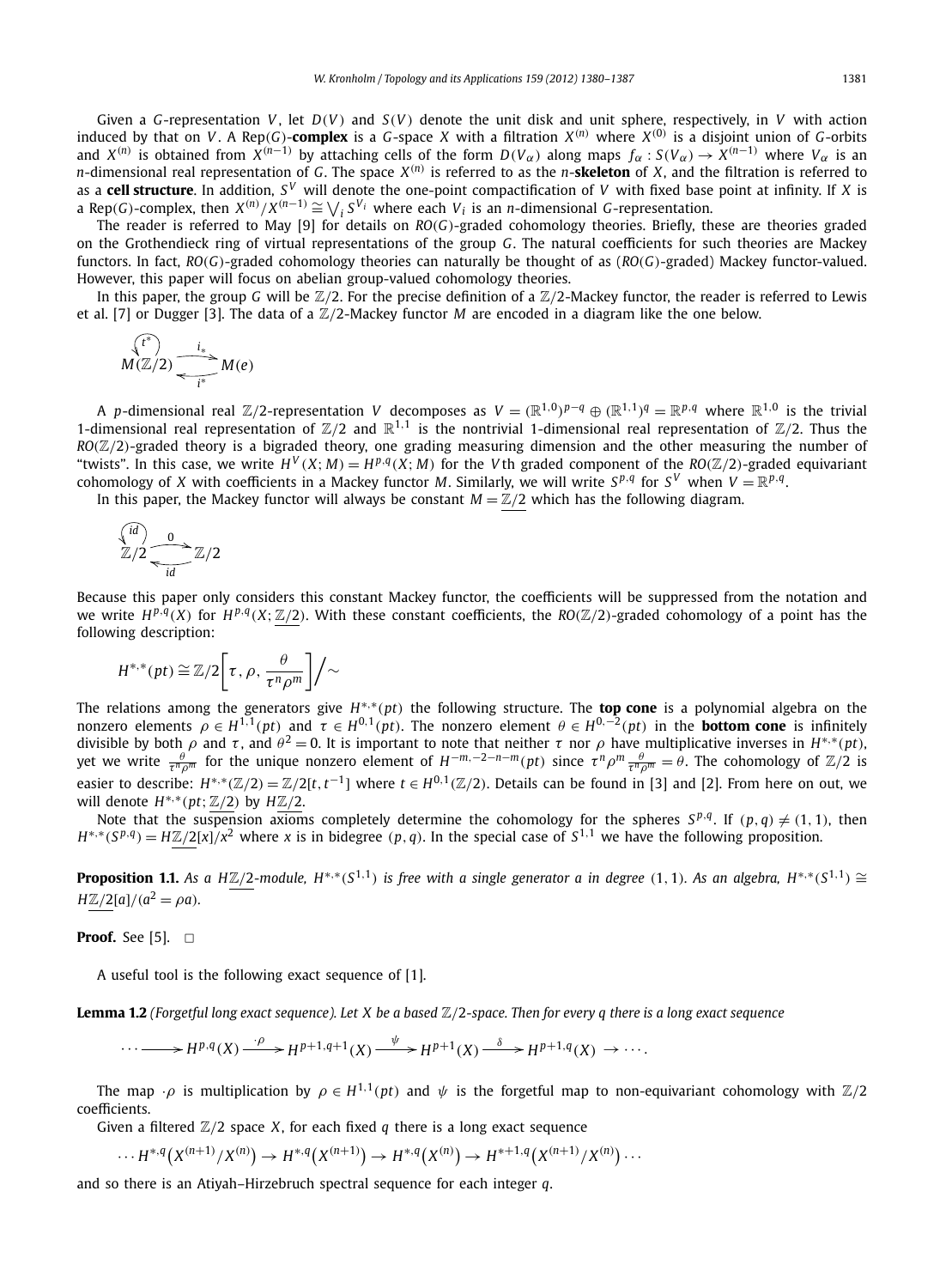**Proposition 1.3.** *Let X be a filtered*  $\mathbb{Z}/2$ *-space. Then for each*  $q \in \mathbb{Z}$  *there is a spectral sequence with* 

$$
E_1^{p,n} = H^{p,q}(X^{(n+1)}, X^{(n)})
$$

*converging to*  $H^{p,q}(X)$ *.* 

The construction of the spectral sequence is completely standard. (See, for example, Proposition 5.3 of [10].) When the space *X* is filtered in such a way that  $X^{(n+1)}$  is obtained from  $X^{(n)}$  by attaching cells, the collection of the above spectral sequences for all *q* will be called the **cellular spectral sequence**. The cellular spectral sequence will be used extensively in the computations below.

#### **2. Rotation groups**

In this section, we define a Rep $(\mathbb{Z}/2)$ -complex structure on the group of rotations  $SO(n)$  with a particular action of  $\mathbb{Z}/2$ . The construction closely follows that of [4], which in turn is inspired by Miller [11] and Whitehead [13]. The key is to introduce the correct action of  $\mathbb{Z}/2$  on the rotation groups so that the standard constructions are equivariant.

Let  $O(p,q)$  denote the group of orthogonal transformations of  $\mathbb{R}^p$  with the following  $\mathbb{Z}/2$ -action. Let *g* denote the non-identity element of  $\mathbb{Z}/2$ . Denote by  $I_{p,q}$  the block matrix

$$
I_{p,q} = \begin{pmatrix} I_{p-q} & 0 \\ 0 & -I_q \end{pmatrix},
$$

where  $I_n$  is the  $n \times n$ -identity matrix. Each orthogonal transformation of  $\mathbb{R}^p$  can be represented as an orthogonal matrix *A* with det  $A = \pm 1$ . Define

$$
g \cdot A = I_{p,q} A I_{p,q}.
$$

That is, *g* acts on *A* by changing the sign on the last *q* entries of each row and each column. If we represent *A* as a block matrix

$$
A = \begin{pmatrix} A_1 & A_2 \\ A_3 & A_4 \end{pmatrix},
$$

where  $A_1$  is  $(p - q) \times (p - q)$  and  $A_4$  is  $q \times q$ , then

$$
g \cdot A = \begin{pmatrix} A_1 & -A_2 \\ -A_3 & A_4 \end{pmatrix}.
$$

Notice that  $det(g \cdot A) = det(I_{p,q}) det(A) det(I_{p,q}) = det(A)$  and so g preserves determinant. Also, it is easy to check that if  $A, B \in O(p, q)$ , then  $g \cdot (AB) = (g \cdot A)(g \cdot B)$ . In particular, this action of g induces an action on the subgroup of rotations which will be denoted by  $SO(p, q)$ .

Let  $\mathbb{P}(\mathbb{R}^{p,q})$  denote the space of lines in  $\mathbb{R}^{p,q}$  with action inherited from the action on  $\mathbb{R}^{p,q}$  which fixes the first *p* − *q* coordinates and acts as multiplication by −1 on the last *q* coordinates. Define a map  $\omega : \mathbb{P}(\mathbb{R}^{p,q}) \to SO(p,q)$  as follows:

$$
\omega(v) = r(v)r(e_1)
$$

where  $r(v)$  denotes reflection across the hyperplane orthogonal to v and  $e_1 = (1, 0, \ldots, 0) \in \mathbb{R}^{p,q}$ . Notice that  $\omega(v)$  is the product of two reflections, whence a rotation. In addition, the map  $\omega$  is a  $\mathbb{Z}/2$ -equivariant map.

Now, choose a flag  $0 = V_0 \subset V_1 \subset \cdots \subset V_p = \mathbb{R}^{p,q}$  such that  $g \cdot V_i = V_i$  and  $\dim(V_i \cap V_{i+1}) = 1$  for all  $i = 0, 1, \ldots, p-1$ . For example, declaring  $V_i = \{(x_1, x_2, \ldots, x_i, 0, 0, \ldots, 0)\}$  is such a flag. This flag gives rise to a sequence of inclusions  $\mathbb{P}(V_1) \subset$  $\mathbb{P}(V_2) \subset \cdots \subset \mathbb{P}(V_n)$ . In addition, we can define equivariant maps  $\omega : \mathbb{P}(V_i) \to SO(p,q)$  by restricting the map  $\omega$  above. For the sake of brevity, write  $P^i$  for  $\mathbb{P}(V_i)$  and  $P^i$  for  $P^{i_1} \times \cdots \times P^{i_m}$  where I is a sequence  $(i_1, \ldots, i_m)$  with each  $i_j < p$ . Then we have an equivariant map  $\omega$ :  $P^I \to SO(p,q)$  given by  $\omega(v_1,\ldots,v_m) = \omega(v_1)\cdots\omega(v_m)$ . (The action of  $\mathbb{Z}/2$  on  $P^I$  is diagonal.) Sequences  $I = (i_1, \ldots, i_m)$  for which  $p > i_1 > \cdots > i_m > 0$  and the sequence consisting of a single 0 will be called **admissible**.

If  $\varphi^i : D^i \to P^i$  is the characteristic map for the *i*-cell of  $P^i$ , then the product  $\varphi^l : D^l \to P^l$  of the appropriate  $\varphi^{i_j}$ 's is a characteristic map for the top-dimensional cell of *P <sup>I</sup>* .

**Proposition 2.1.** *The maps*  $\omega\varphi^I : D^I \to SO(p,q)$ , for *I* ranging over all admissible sequences, are the characteristic maps of a Rep( $\mathbb{Z}/2$ )-complex structure on SO(p, q) for which the map  $\omega$ :  $P^{n-1} \times \cdots \times P^1 \to SO(p,q)$  is cellular.

**Proof.** The proof is a matter of adapting the proof of the non-equivariant statement in [4, Proposition 3D.1]. Consider  $SO(p-1,q-1)$  the subset of  $SO(p,q)$  which fixes  $e_p$ . Then Hatcher's maps  $p:SO(p,q) \to S(\mathbb{R}^{p,p-q})$ ,  $h:(P^{p-1} \times P^{p-q})$  $SO(p-1,q-1), P^{p-2} \times SO(p-1,q-1) \rightarrow (SO(p,q), SO(p-1,q-1)),$  and  $h^{-1}$ :  $SO(p,q)$  –  $SO(p-1,q-1) \rightarrow (P^{p-1}$  –  $P^{p-2}$  ×  $SO(p-1, q-1)$ , given by  $p(\alpha) = \alpha(e_p)$  and  $h(v, \alpha) = \rho(v)\alpha$ , are equivariant with the above defined action of  $\mathbb{Z}/2$ on *SO(p, q)*.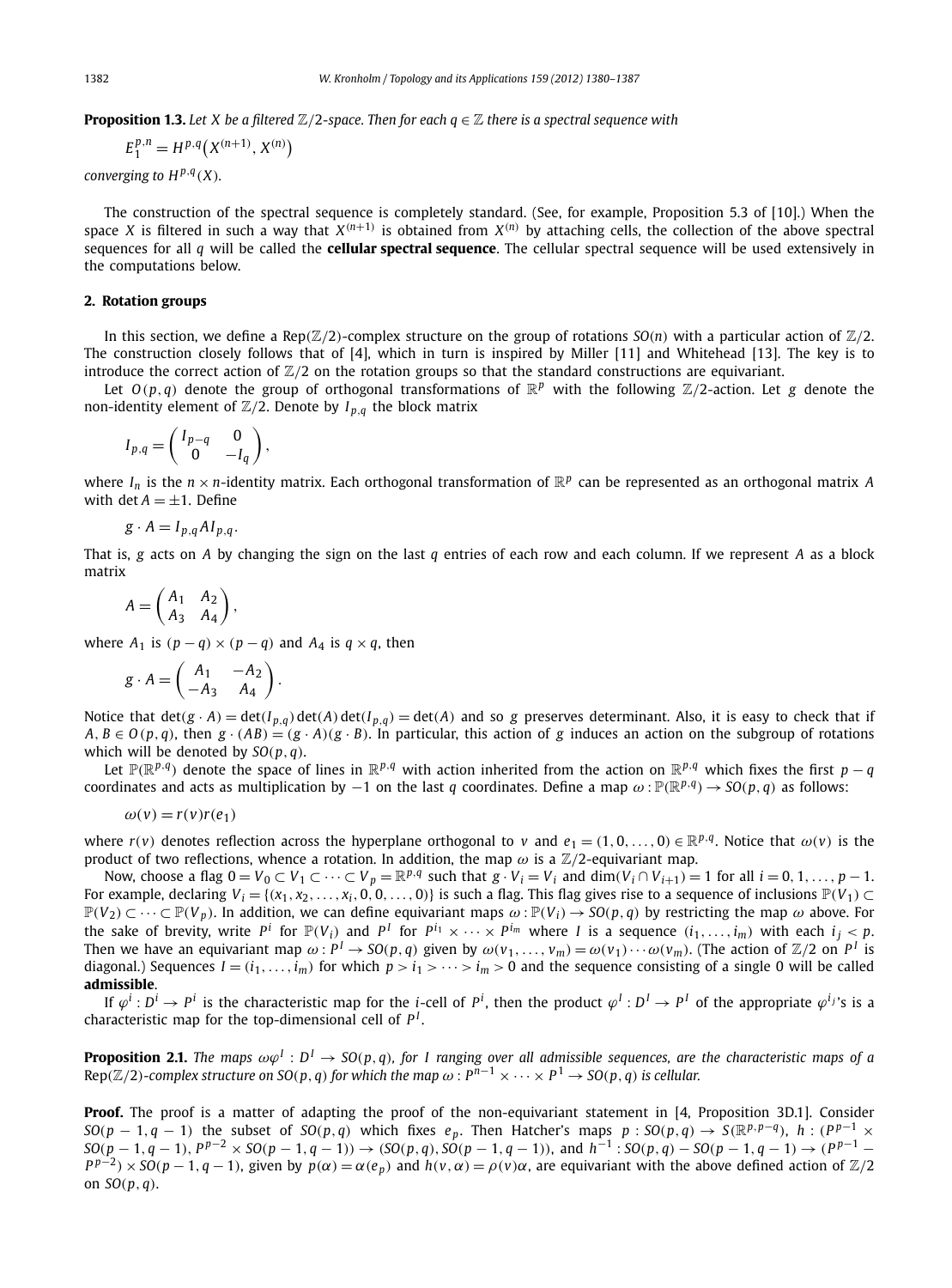The statement about the map  $\omega$  being cellular is also immediate.  $\Box$ 

The freeness theorem from Kronholm [5] and the previous proposition give the corollary below. (Recall that the coefficient Mackey functor is Z*/*2.)

**Theorem 2.2** (Freeness theorem). If X is a connected, locally finite, finite dimensional  $\text{Rep}(\mathbb{Z}/2)$ -complex, then  $H^{*,*}(X)$  is a free *H*Z*/*2*-module.*

**Corollary 2.3.**  $H^{*,*}(SO(p,q))$  is a free  $H\mathbb{Z}/2$ -module.

**Remark 2.4.** Varying the flag  $0 = V_0 \subset V_1 \subset \cdots \subset V_p = \mathbb{R}^{p,q}$  will alter the cell structure of the projective spaces involved, and hence the cell structure on *SO(p, q)*.

In light of this remark, it will be convenient to impose a standard cell structure on the real projective spaces. For further convenience, we will restrict attention to the case where  $p=n$  and  $q=\lfloor \frac{n}{2}\rfloor$  and, following the notation in [5], let  $\mathbb{RP}^n_{tw} = \mathbb{P}(\mathbb{R}^{n+1, \lfloor \frac{n+1}{2} \rfloor})$  denote the equivariant space of lines in  $\mathbb{R}^{n+1, \lfloor \frac{n+1}{2} \rfloor}$ . For example,  $\mathbb{RP}^3_{tw} = \mathbb{P}(\mathbb{R}^{4,2})$ ,  $\mathbb{RP}^4_{tw} = \mathbb{P}(\mathbb{R}^{5,2})$ , and  $\mathbb{RP}_{tw}^1=S^{1,1}$ . Considering a Schubert cell decomposition of  $\mathbb{RP}_{tw}^n$  yields the following lemma.

**Lemma 2.5.**  $\mathbb{RP}_{tw}^n$  has a Rep( $\mathbb{Z}/2$ )-structure with cells in dimension  $(0,0)$ ,  $(1,1)$ ,  $(2,1)$ ,  $(3,2)$ ,  $(4,2)$ , ...,  $(n, \lceil \frac{n}{2} \rceil)$ .

### **Proof.** See [5].  $\Box$

 $W$ ith this cell structure, there is an additive basis for  $H^{*,*}(\mathbb{RP}^n_{tw})$  where the bidegrees of the generators agree with the dimensions of the cells.

**Proposition 2.6.** As a H $\mathbb{Z}/2$ -module, H\* \* ( $\mathbb{RP}^n_{tw}$ ) is free with a single generator in each degree (k,  $\lceil\frac{k}{2}\rceil$ ) for  $k=0,1,\ldots,n$ .

**Proof.** See [5].  $\Box$ 

In this particular case, Proposition 2.1 indicates that  $SO(n, \lfloor \frac{n}{2} \rfloor)$  has a cell structure with one cell for each admissible sequence  $I=(i_1,\ldots,i_m)$ . These cells are the top cells of the spaces  $P^I=\mathbb{RP}^{i_1}_{tw}\times\cdots\times\mathbb{RP}^{i_m}_{tw}$ . Thus,  $SO(n,\lfloor\frac{n}{2}\rfloor)$  has cells in bijection with the cells of  $S^{1,1} \times S^{2,1} \times S^{3,2} \times S^{4,2} \times \cdots \times S^{n-1,\lceil \frac{n-1}{2} \rceil}$ .

**Example 2.7.** Consider *SO(*5*,* 2*)*. The admissible sequences provide a cell structure with cells in dimensions *(*0*,* 0*)*, *(*1*,* 1*)*,  $(2, 1)$ ,  $(3, 2)$ ,  $(3, 2)$ ,  $(4, 2)$ ,  $(4, 3)$ ,  $(5, 3)$ ,  $(5, 3)$ ,  $(6, 3)$ ,  $(6, 4)$ ,  $(7, 4)$ ,  $(7, 4)$ ,  $(8, 5)$ ,  $(9, 5)$ , and  $(10, 6)$ . By considering the forgetful long exact sequence, we see that *H*∗*,*∗*(SO(*5*,* 2*))* is additively generated by generators with bidegrees matching the dimensions of these cells.

In general, we cannot rely on the forgetful long exact sequence to determine an additive basis for *H*∗*,*∗*(SO(p, q))*. A general Rep $(\mathbb{Z}/2)$ -complex *X* may have "dimension shifting" differentials in the cellular spectral sequence. These dimension shifting differentials are nontrivial maps (with nontrivial kernels and cokernels) which cause *H*∗*,*∗*(X)* to have generators in bidegrees which do not match the dimensions of the cells. (See [5] for examples of this behavior in Grassmann manifolds.) However, the following theorem tells us that there is an additive basis for *H*∗*,*∗*(SO(p, q))* with generators in bijection with the cells in the above cell structure, and with bidegree agreeing with the dimensions of the cells.

**Theorem 2.8.** The cellular spectral sequence for SO(n,  $\lfloor \frac{n}{2} \rfloor$ ), with the Rep( $\mathbb{Z}/2$ )-complex structure given above, has no nontrivial differentials, hence collapses at the  $E_1$  page, and  $H^{*,*}(\mathrm{SO}(n,\lfloor\frac{n}{2}\rfloor))\cong H^{*,*}(S^{1,1}\times S^{2,1}\times\cdots\times S^{n-1,\lceil\frac{n-1}{2}\rceil}),$  as  $H\underline{\mathbb{Z}/2}$ -modules.

**Proof.** First note that there are no nontrivial differentials in the cellular spectral sequence for the product of projective spaces since there are no nontrivial differentials in the spectral sequences for each individual projective space.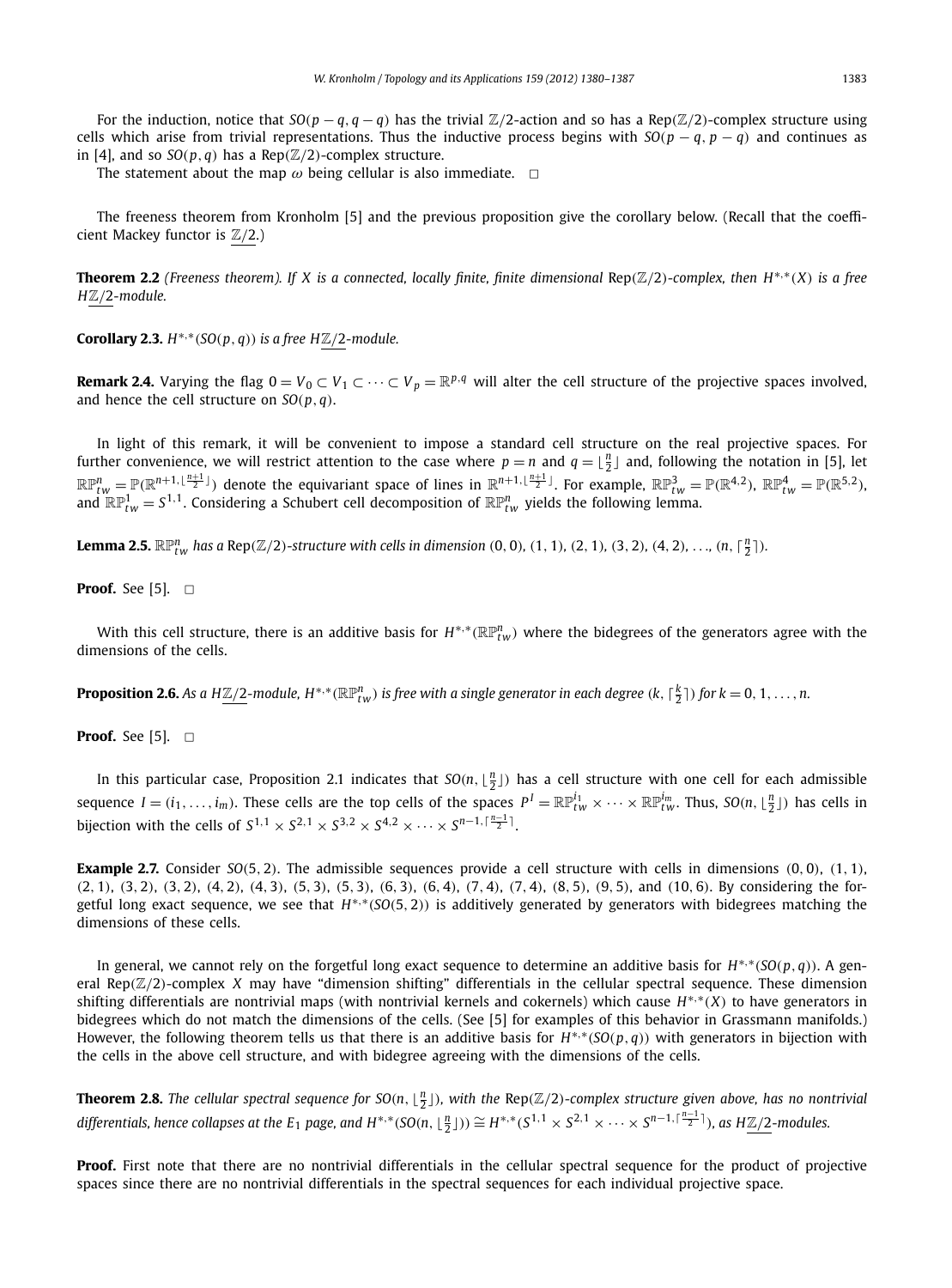The map *ω* from the construction of the cell structure allows for a comparison of the cellular spectral sequence for  $SO(n, \lfloor \frac{n}{2} \rfloor)$  with that of the product of projective spaces *P*<sup>*I*</sup>. This comparison implies there are no nontrivial differentials in the cellular spectral sequence for  $SO(n, \lfloor \frac{n}{2} \rfloor)$ . Explicitly, we can consider the following commutative diagram.

$$
H^{*,*}(SO(n, \lfloor \frac{n}{2} \rfloor)^{(k)}) \xrightarrow{\omega^*} H^{*,*}((P^1)^{(k)})
$$

$$
\downarrow \delta
$$

$$
H^{*+1,*}(\bigvee_i S^{V_i}) \xrightarrow{\omega^*} H^{*+1,*}(\bigvee_j S^{V_j}).
$$

Here,  $X^{(k)}$  denotes the k-skeleton,  $\delta$  is the connecting homomorphism in the long exact sequence of the pair  $(X^{(k+1)}, X^{(k)})$ , and  $\omega^*$  is the map induced by  $\omega$ . The *V<sub>i</sub>*'s and *V<sub>j</sub>*'s are *k*-dimensional  $\mathbb{Z}/2$ -representations. The construction of the cell structure ensures that the lower  $\omega^*$  is an isomorphism and the specific choice of cell structure on  $P^I$  ensures that the right-hand *δ* is zero. Thus, the left-hand *δ* must also be zero. These *δ*'s determine the differentials in the cellular spectral sequence, hence all differentials are zero in the cellular spectral sequence for  $SO(n, \lfloor \frac{n}{2} \rfloor)$ .

Since the stated product of spheres has a cell structure with cells of the same dimension as  $SO(n, \lfloor \frac{n}{2} \rfloor)$ , the result follows.  $\square$ 

**Remark 2.9.** For general  $p$  and  $q$ , projective spaces other than  $\mathbb{RP}^n_{tw}$  are involved (e.g.  $\mathbb{P}(\mathbb{R}^{8,2})$ , etc.). However, these projective spaces can also be given cell structures for which the cellular spectral sequence has no nontrivial differentials. (See [5].) Thus, an analogous statement is true about the spaces  $SO(p, q)$ , although it is a little more cumbersome to describe the appropriate product of spheres in the general case.

**Theorem 2.10.** For all p and q, the cellular spectral sequence for  $SO(p, q)$ , with the Rep $(\mathbb{Z}/2)$ -complex structure given above, has no *nontrivial differentials, hence collapses at the E*<sup>1</sup> *page.*

The isomorphism in the above theorem determines the *H*<sup>∑</sup>/2-module structure of *H*<sup>∗</sup><sub>*<sup>\*</sup></sub>*(*SO*(*n*,  $\lfloor \frac{n}{2} \rfloor$ )). We wish to say</sub> something about the H $\mathbb{Z}/2$ -algebra structure. For this, we will need to compare  $H^{*,*}(SO(n,\lfloor \frac{n}{2}\rfloor))$  with  $H^{*,*}(P^1)$  where  $I = (n-1, n-2, \ldots, 1)$  using the map  $\omega$  above. We recall the following result from Kronholm [5] which describes the *H*Z/2-algebra structure of  $\mathbb{RP}_{tw}^{\infty} = \mathbb{P}(\hat{U})$  where  $\mathcal{U} \cong (\mathbb{R}^{2,1})^{\infty}$  is a complete Z/2-universe in the sense of [9].

**Theorem 2.11.**  $H^{*,*}(\mathbb{R}P_{tw}^{\infty}) = H \mathbb{Z}/2[a,b]/(a^2 = \rho a + \tau b)$ , where  $deg(a) = (1, 1)$  and  $deg(b) = (2, 1)$ .

#### **Proof.** See [5].  $\Box$

The natural inclusions  $\R{P^n_{tw}}\to \R{P^\infty_{tw}}$  determine the algebra structure for the cohomology of the finite projective spaces.

**Theorem 2.12.** Let  $n \ge 2$ . Let  $deg(a) = (1, 1)$  and  $deg(b) = (2, 1)$ . If n is odd, then  $H^{*,*}(\mathbb{R}P^n_{tw}) = H\underline{\mathbb{Z}}/2[a, b] / \sim$  where the generating relations are  $a^2=\rho a+\tau b$  and  $b^k=0$  for  $k\geqslant\frac{n+1}{2}.$  If  $n$  is even, then  $H^{*,*}(\mathbb{R}\mathbb{P}^n_{tw})=H\underline{\mathbb{Z}/2}[a,b]/\sim$  where the generating relations *are*  $a^2 = \rho a + \tau b$ ,  $b^k = 0$  for  $k > \frac{n}{2}$ , and  $a \cdot b^{n/2} = 0$ .

*If*  $n = 1$ *, then*  $H^{*,*}(\mathbb{RP}^1_{tw}) = H^{*,*}(S^{1,1}) \cong H\mathbb{Z}/2[a]/(a^2 = \rho a)$ *.* 

**Proof.** See [5].  $\Box$ 

The space  $P^I$  above is the product of projective spaces  $P^I = \mathbb{RP}^{n-1}_{tw} \times \cdots \times \mathbb{RP}^1_{tw}$ . In the non-equivariant setting (with constant  $\mathbb{Z}/2$  coefficients),  $H^*(\mathbb{RP}^k)$  is free as a  $H^*(pt)$ -module  $(H^*(pt) \cong \$  $H^*(\mathbb{R}\mathbb{P}^{n-1}\times\cdots\times\mathbb{R}\mathbb{P}^1)\cong H^*(\mathbb{R}\mathbb{P}^{n-1})\otimes\cdots\otimes H^*(\mathbb{R}\mathbb{P}^1)$  as  $H^*(pt)$ -algebras. (Here the tensor products are taken over  $H^*(pt).$ ) We would like a similar statement about the *RO*( $\mathbb{Z}/2$ )-graded cohomology of the product of projective spaces  $P^I$ . To do this, we need the following version of the Künneth spectral sequence from [8]. This Künneth theorem is phrased in terms of homological algebra of Mackey functors and views *RO(G)*-graded cohomology as Mackey functor-valued, rather than abelian group-valued.

**Theorem 2.13** *(Künneth theorem). Let R*<sup>∗</sup> *be an RO(G)-graded Mackey functor ring which represents the RO(G)-graded cohomology theory E*∗*. Let X and Y be G-spectra indexed on the same universe. There is a natural conditionally convergent cohomology spectral sequence of R*∗*-modules*

$$
E_2^{s,\tau} = \underline{\operatorname{Ext}}_{\underline{R}^*}^{s,\tau} \left( \underline{R}_{-*} X, \underline{R}^* Y \right) \Rightarrow \underline{R}^{s+\tau} \left( X \wedge Y \right).
$$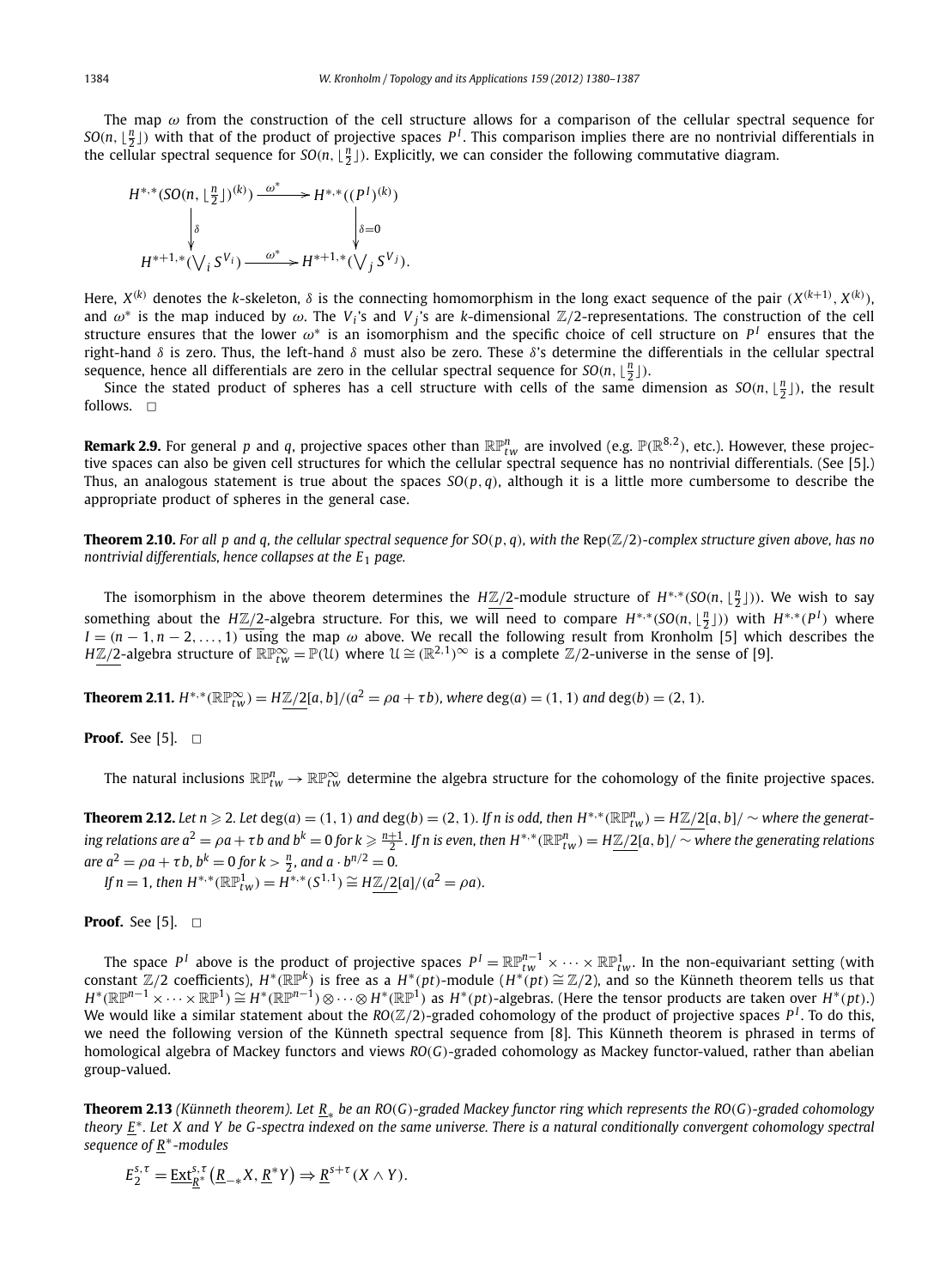In particular, if either *<sup>R</sup>*<sup>∗</sup> *<sup>X</sup>* or *<sup>R</sup>*∗*<sup>Y</sup>* is projective, then the spectral sequence collapses at the *<sup>E</sup>*2-page and the *<sup>E</sup>*2-page can be identified as  $\underline{R}^* X \square_{\underline{R}^*} \underline{R}^* Y$ . The edge homomorphism is then an isomorphism.

The box product  $\Box$  for Mackey functors satisfies  $(M \Box N)(G/G) \cong M(G/G) \otimes N(G/G)$ . Since each of  $H^{*,*}(\mathbb{RP}^k_{tw})$  is a free  $H\underline{\mathbb{Z}/2}$ -module, hence projective, the Künneth theorem yields that  $H^{*,*}(P^I)\cong H^{*,*}(\mathbb{RP}^{n-1}_{tw})\otimes\cdots\otimes H^{*,*}(\mathbb{RP}^1_{tw})$  as  $H\underline{\mathbb{Z}/2}$ algebras. (Here the tensor products are taken over *H*Z*/*2.)

In principal, we can use the map  $\omega$ :  $P^I \to SO(p,q)$  to determine the algebra structure of  $H^{*,*}(SO(p,q))$  from the algebra structure of  $H^{*,*}(P^I)$ . We begin with an example.

 $E$ **xample 2.14.** Consider SO(4, 2). We have the map  $\omega$  :  $\mathbb{RP}^3_{tw}\times\mathbb{RP}^2_{tw}\times\mathbb{RP}^1_{tw}\to$  SO(4, 2) which is cellular. Because  $\omega$  determines the Rep*(*Z*/*2*)*-structure on *SO(*4*,* 2*)* and there are no dimension shifting differentials in the cellular spectral sequence for SO(4, 2), the map  $\omega^*_{\frac{1}{2}}:H^{*,*}(SO(4,2))\to H^{*,*}(\mathbb{RP}^3_{tw}\times\mathbb{RP}^2_{tw}\times\mathbb{RP}^1_{tw})$  is injective. In addition,  $\omega$  can be thought of as giving an embedding  $\mathbb{RP}_{tw}^3 \rightarrow SO(4, 2)$ .

Write  $H^{*,*}(\mathbb{RP}^3_{tw}) = H\mathbb{Z}/2[a_3,b_3]/\sim$ ,  $H^{*,*}(\mathbb{RP}^2_{tw}) = H\mathbb{Z}/2[a_2,b_2]/\sim$ , and  $H^{*,*}(\mathbb{RP}^3_{tw}) = H\mathbb{Z}/2[a_1]/\sim$  where each  $a_i$  has bidegree (1, 1), each  $b_i$  has bidegree (2, 1), and  $\sim$  denotes the appropriate equivalence relation as stated in Theorem 2.12.

For  $i = 1, 2, 3$ , let  $\beta_i$  be the cohomology generator corresponding to the embedded *i*-dimensional cell of  $\mathbb{RP}^3_{tw}$ . Then  $\omega^*(\beta_1) = a_1 + a_2 + a_3$ ,  $\omega^*(\beta_2) = b_2 + b_3$ , and  $\omega^*(\beta_3) = a_3b_3$ . From Theorem 2.8 we know that  $H^{*,*}(SO(4,2))$  is freely generated with generators in bidegrees  $(0, 0)$ ,  $(1, 1)$ ,  $(2, 1)$ ,  $(3, 2)$ ,  $(3, 2)$ ,  $(4, 3)$ ,  $(5, 3)$ , and  $(6, 4)$ . We wish to see that each of these generators can be expressed as products of the  $β<sub>i</sub>$ 's. Already we have that  $β<sub>1</sub>$  is a free generator in bidegree (1, 1),  $β_2$  is a free generator in bidegree (2, 1), and  $β_3$  is a free generator in bidegree (3, 2). Computing yields the following:

 $- \beta_1^2 = \rho \beta_1 + \tau \beta_2$ ,

 $-$  *β*<sub>1</sub><sup>2</sup> = *ρβ*<sub>1</sub><sup>2</sup> + τ*β*<sub>1</sub>*β*<sub>2</sub> ≠ 0, from which it can be inferred that *β*<sub>1</sub>*β*<sub>2</sub> is a free generator in bidegree (3, 2),

- $-\beta_2^2=0,$
- *β*1*β*<sup>3</sup> is a free generator in bidegree *(*4*,* 3*)*,
- *β*2*β*<sup>3</sup> is the free generator in bidegree *(*5*,* 3*)*,
- $-\beta_3^2=0,$
- *β*1*β*2*β*<sup>3</sup> is the free generator in bidegree *(*6*,* 4*)*.

These results are summarized in the proposition below.

**Proposition 2.15.** As an HZ/2-algebra,  $H^{*,*}(SO(4,2)) \cong H\mathbb{Z}/2[\beta_1,\beta_2,\beta_3]/\sim$ , where  $\beta_i$  is in bidegree (i, [i/2]) and  $\sim$  is generated *by*  $\beta_1^2 = \rho \beta_1 + \tau \beta_2$ ,  $\beta_2^2 = 0$ , and  $\beta_3^2 = 0$ .

**Remark 2.16.** It is worthwhile to notice that  $\psi(H^{*,*}(SO(4,2))) \cong \mathbb{Z}/2[\beta_1,\beta_3]/(\beta_1^3,\beta_3^2)$  and this is precisely  $H^*(SO(4);\mathbb{Z}/2)$ . (Notice that  $\psi(\beta_2) = \psi(\beta_1^2)$ .)

In general, we have the following result.

**Theorem 2.17.** Let  $p > 1$  and  $q = \lfloor p/2 \rfloor$ . Then as an HZ/2-algebra,

$$
H^{*,*}(\mathsf{SO}(p,q)) \cong \left(\frac{H\mathbb{Z}}{2}[\beta_1,\beta_2]/\beta_1^2 = \rho\beta_1 + \tau\beta_2,\ \beta_2^{n_2}\right) \otimes \bigotimes_{i \geqslant 3,\ i \text{ odd}} \frac{H\mathbb{Z}}{2}[\beta_i]/\beta_i^{n_i}
$$

where  $\beta_i$  has bidegree  $(i, \lceil i/2 \rceil)$  and  $n_i$  is the smallest power of 2 such that  $i \cdot n_i \geqslant p$  for  $i \geqslant 2.$ 

**Proof.** Write  $H^{*,*}(\mathbb{RP}^k_{tw}) \cong H\underline{\mathbb{Z}/2}[a_k,b_k]/\sim$  as in Theorem 2.12. For  $i=1,\ldots,p-1,$  let  $\beta_i$  be the cohomology generator corresponding to the embedded *i*-dimensional cell of  $\mathbb{RP}_{tw}^{p-1}$ . Then  $\omega^*(\beta_i) = \sum_{j=i}^{p-1} a_j b_j^{(i-1)/2}$  if *i* is odd and  $\omega^*(\beta_i) = \sum_{j=i}^{p-1} b_j^{i/2}$ <br>if *i* is even. In particular,  $\omega^*(\beta_1) = \sum_{j=1}^{p-1} a_j$  and so an injection,  $\beta_1^2 = \rho \beta_1 + \tau \beta_2$ . Similarly, if  $i > 1$  then  $\beta_i^2 = \beta_{2i}$  if  $2i < p$  and  $\beta_i^2 = 0$  if  $2i \geq p$ .

We shall see that the monomials  $\beta_l \in H^{*,*}(SO(p,q))$  corresponding to admissible sequences are linearly independent. Suppose  $\sum \lambda_i \beta_i = 0$  with each  $\lambda_i \in H\mathbb{Z}/2$ . Rewrite this equation as  $x\beta_1 + y = 0$  where neither *x* nor *y* has a factor of  $\beta_1$ . Then after applying  $\omega^*$  to this equation, we can write  $xa_1 + z = 0$  where *z* has no factor of  $a_1$ , since  $a_1$  only appears in  $ω^*(β_1)$ . From this we conclude that  $x = 0$  and so  $β_1$  does not appear in  $\sum \lambda_1 β_1$ . Since  $b_2$  only appears in  $ω^*(β_2)$ , a similar argument shows that  $\beta_2$  does not appear in the linear dependency  $\sum \lambda_i \beta_i$ . Continuing,  $a_3b_3$  appears only in  $\omega^*(\beta_3)$ , again implying that  $\beta_3$  does not appear in the linear dependency. Continuing in this way, we see that  $\lambda_I = 0$  for all *I*, and so the monomials corresponding to admissible sequences are linearly independent in *H*∗*,*∗*(SO(p, q))*.

Let A be the  $H\underline{\mathbb{Z}}/2$ -algebra  $H\underline{\mathbb{Z}}/2[\beta_1,\beta_2,\ldots]/\sim$  where the relations are  $\beta_1^2 = \rho\beta_1 + \tau\beta_2$ ,  $\beta_i^2 = \beta_{2i}$  if  $2i < p$ , and  $\beta_i^2 = 0$ if 2i  $\geqslant$  p. The preceding observations are enough to see that there is a surjective map  $A\to H^{*,*}(SO(p,q))$  sending  $\beta_i\mapsto\beta_i.$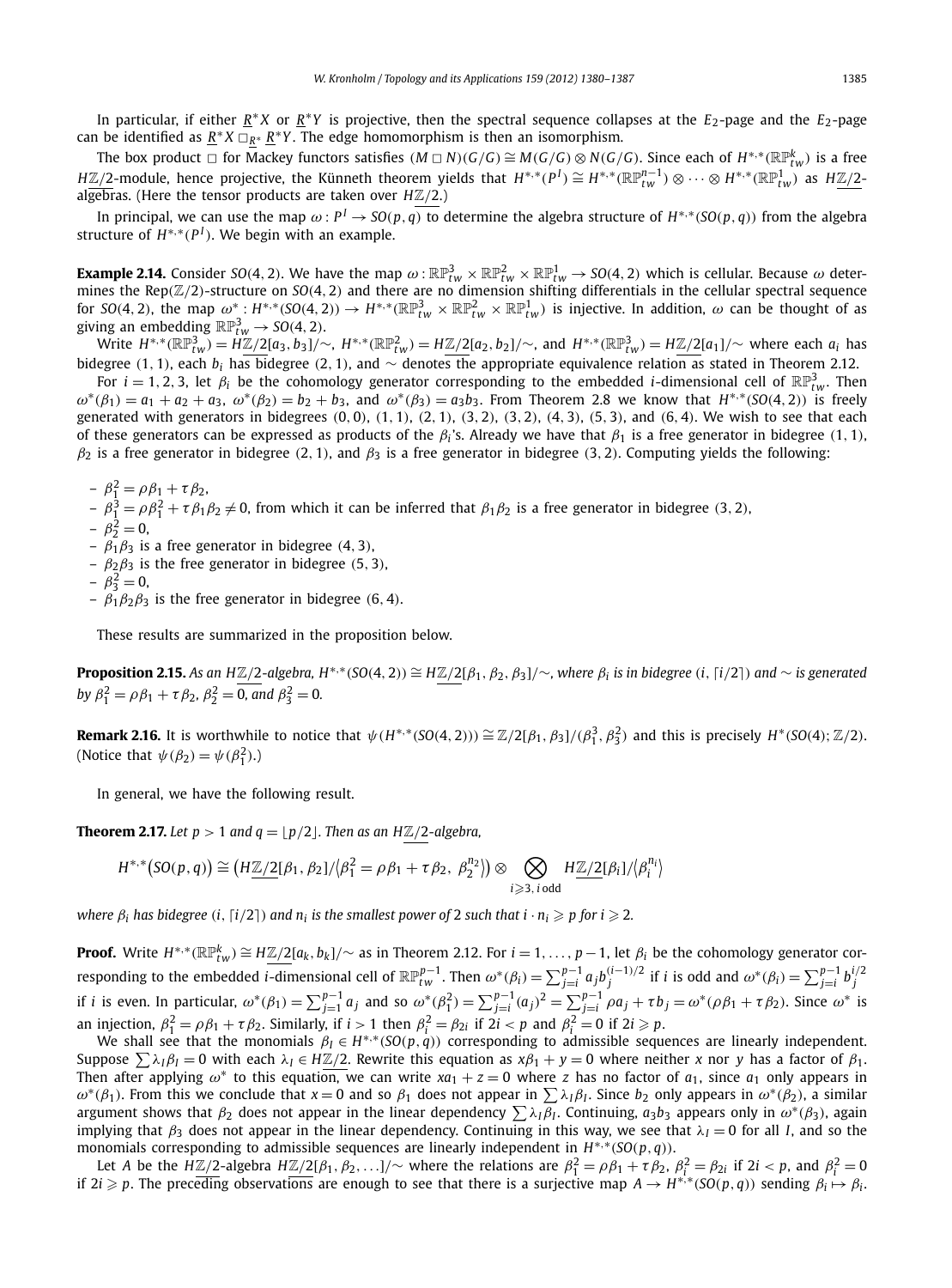The relations in *A* allow each element of *A* to be expressed as a linear combination of monomials  $β_I = β_i_1 β_i_2 \cdots β_i_n$  for admissible sequences *I*. These monomials are linearly independent in *H*∗*,*∗*(SO(p, q))*, hence also in *A*, and so the map  $A \rightarrow H^{*,*}(SO(p,q))$  is an isomorphism.

The relations  $\beta_i^2 = \beta_{2i}$  and  $\beta_1^2 = \rho \beta_1 + \tau \beta_2$  allow the admissible monomials  $\beta_I$  of A to be uniquely expressed in terms of  $\beta_1$ ,  $\beta_2$ , and  $\beta_i$  for  $i \geq 3$  and odd. The relation  $\beta_j = 0$  for  $j \geq p$  can be written as  $\beta_{in_i} = \beta_i^{n_i} = 0$  where  $j = in_i$  with i odd and  $n_i$  a power of 2. This relation holds if and only if  $i \cdot n_i \geq p$ . Hence, A can be expressed as the tensor product in the statement of the theorem.  $\square$ 

Remark 2.16 generalizes as well.

**Corollary 2.18.** Let  $p > 1$  and  $q = \lfloor p/2 \rfloor$ . Then the forgetful map  $\psi : H^{*,*}(SO(p,q) \to H^*(SO(p))$  is surjective and  $\psi(\beta_i) = \beta_i$ .

**Proof.** We have the following commutative diagram:

$$
H^{*,*}(SO(p,q)) \xrightarrow{\omega^*} H^{*,*}(P^I)
$$
  
\n
$$
\downarrow \psi \qquad \qquad \downarrow \psi
$$
  
\n
$$
H^*(SO(p)) \xrightarrow{\omega^*} H^*(P^I)
$$

From Kronholm [5] we have that  $\psi(a_i)$  is the generator  $\alpha\in H^1(\R\mathbb{P}^i)$  and  $\psi(b_i)=\alpha^2.$  In addition,  $\psi(\tau)=1$  and  $\psi(\rho)=0$  in  $H^0(pt)$ . Commutativity of the above diagram assures that the definition of the  $\beta_i$ 's in equivariant cohomology is consistent with the corresponding  $\beta_i$ 's in non-equivariant cohomology, and so  $\psi(\beta_i) = \beta_i$  for all *i*.  $\Box$ 

#### **3. Stiefel manifolds**

Let  $V_k(\mathbb{R}^{p,q})$  denote the Stiefel manifold of *k*-frames in  $\mathbb{R}^{p,q}$  with action inherited from the one on  $\mathbb{R}^{p,q}$ . There is an equivariant projection  $\pi: O(p,q) \to V_q(\mathbb{R}^{p,q})$  sending  $A \in O(p,q)$  to the q-frame consisting of the last q columns of A.

For simplicity, we will restrict to the case where  $p > 1$  and  $q = \lfloor \frac{p}{2} \rfloor$ . The projection  $\pi : SO(p, q) \to V_q(\mathbb{R}^{p,q})$  is surjective and we can view  $V_q(\mathbb{R}^{p,q})$  as the coset space  $SO(p)/SO(p-q)$  with action inherited from  $SO(p,q)$ . From this viewpoint, we can give  $V_q(\mathbb{R}^{p,q})$  a Rep $(\mathbb{Z}/2)$ -complex structure. The cells are the sets of cosets corresponding to admissible sequences  $I=(i_1,\ldots,i_m)$  where  $p>i_1>\cdots>i_m\geqslant p-q.$  Since the Stiefel manifold has a Rep(Z/2)-complex structure, its cohomology is free as a  $H\mathbb{Z}/2$ -module. The following theorem shows there are no dimension shifting differentials.

**Theorem 3.1.** Let  $p>1$  and  $q=\lfloor\frac{p}{2}\rfloor$ . Then the cellular spectral sequence for  $V_q(\mathbb{R}^{p,q})$  with the above Rep(Z/2)-complex structure, collapses at the E<sub>1</sub> page. In particular,  $H^{*,*}(V_q(\R^{p,q}))\cong H^{*,*}(S^{p-q,\lceil\frac{p-q}{2}\rceil}\times\cdots\times S^{p-1,\lceil\frac{p-1}{2}\rceil}),$  as HZ/2-modules.

**Proof.** The additive cohomology generators of  $H^{*,*}(S^{p-q,\lceil\frac{p-q}{2}\rceil}\times\cdots\times S^{p-1,\lceil\frac{p-1}{2}\rceil})$  are in bijection with the admissible sequences  $I=(i_1,\ldots,i_m)$  where  $p>i_1>\cdots>i_m\geqslant p-q$ . Comparison with  $SO(p,q)$  shows that there are no nontrivial differentials in the cellular spectral sequence for  $V_q(\mathbb{R}^{p,q})$ . Thus,  $H^{*,*}(V_q(\mathbb{R}^{p,q}))$  is free with generators in bijection with the cells and with bidegrees agreeing with the dimensions of these cells.  $\Box$ 

Following Miller [11], we will denote by  $[i_1, \ldots, i_n]$  the cohomology generator corresponding to the admissible sequence  $I = (i_1, \ldots, i_n)$ . The previous theorem implies that these classes form an additive basis for  $H^{*,*}(V_q(\mathbb{R}^{p,q}))$ . We further make the conventions that  $[i_1, ..., i_n] = [i_{\lambda(1)}, ..., i_{\lambda(n)}]$  for any permutation  $\lambda$  of the indices, and that  $[i_1, ..., i_n] = 0$  if some *i<sub>k</sub>* < *p* − *q*, if some *i<sub>k</sub>* ≥ *p*, or if some *i<sub>k</sub>* = *i<sub>j</sub>* for *k* ≠ *j*. We also denote by [0] the generator corresponding to the admissible sequence  $I = (0)$ .

**Theorem 3.2.** Let  $p > 2$  and  $q = \lfloor p/2 \rfloor$ . As an HZ/2-algebra, H<sup>\*,\*</sup>(V<sub>q</sub>( $\mathbb{R}^{p,q}$ )) is multiplicatively generated by [0] and all [i] with  $p > i \geqslant p - q$  subject only to the relations

– [0] *is the unit, and*

– [*i*]∪[*j*] = [*i, <sup>j</sup>*] *if i* <sup>+</sup> *<sup>j</sup> <sup>&</sup>lt; <sup>p</sup>,* 0 *if i* + *j* - *p.*

**Proof.** The map  $\pi$  :  $SO(p,q) \to V_q(\mathbb{R}^{p,q})$  is by definition cellular and we can compare the cellular spectral sequences for each space to see that  $\pi$  induces an injection  $\pi^*: H^{*,*}(V_q(\mathbb{R}^{p,q})) \to H^{*,*}(SO(p,q))$ . For each admissible sequence  $I =$  $(i_1,...,i_n)$ ,  $\pi^*([i_1,...,i_n]) = \beta_{i_1} \cdots \beta_{i_n}$ . (Since we are assuming  $p > 2$ , none of the  $i_k$ 's are 1's and we need not concern